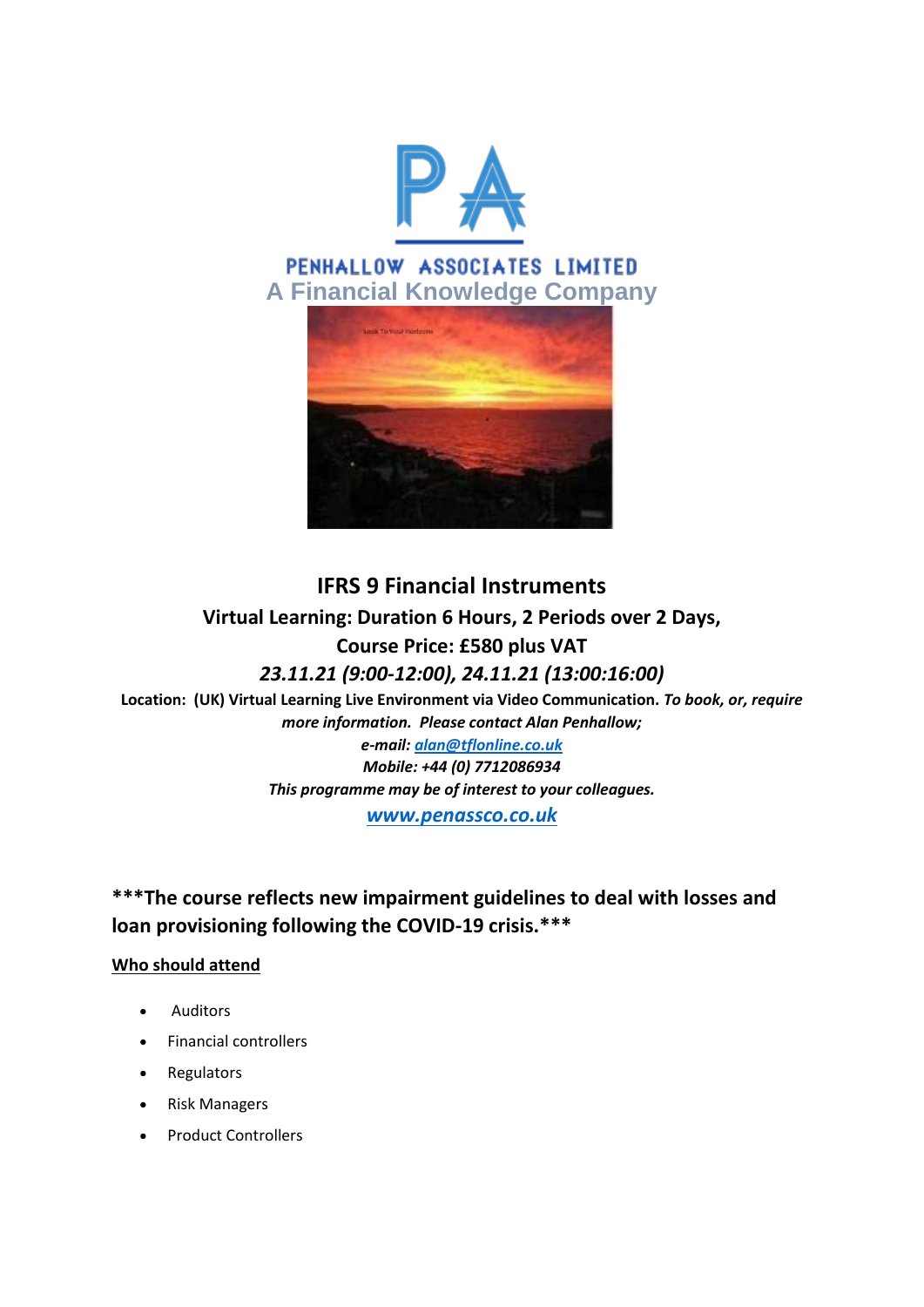## **Objectives**

New rules on impairment, hedge accounting and the classification of financial instruments are illustrated but the course focuses on practical implementation issues and the interaction of the accounting standards with the Basel Regulations. The classification and credit rating of loan instruments is also examined as is the calculation of Probabilities of Default and Loss Given Default.

### **Agenda**

Overview of new impairment rules, New rules for classification of assets Hedge accounting changes Practical issues associated with implementation.

### **Impact of International Financial Reporting Standard 9**

- Fair value v Accruals Accounting
- New Impairment Rules
- Impact on hedge accounting.
- Changes to Available for Sale category
- Assessing loans affected by COVID- 19 EBS and Bank of England Guidelines
- *Case Study: Americredit and Credit Losses*

#### I**FRS 9 Fair Value & Cash Flow Hedge Accounting**

- Identifying ineffectiveness
- Splitting a hedge between effectiveness and ineffectiveness
- Excluding spot forward differential
- Addressing documentation issues

### **IFRS 9 - Classification of financial assets**

- Amortisation cost measurement category
- FVOCI measurement
- FVTOP measurement
- Subsequent Measurement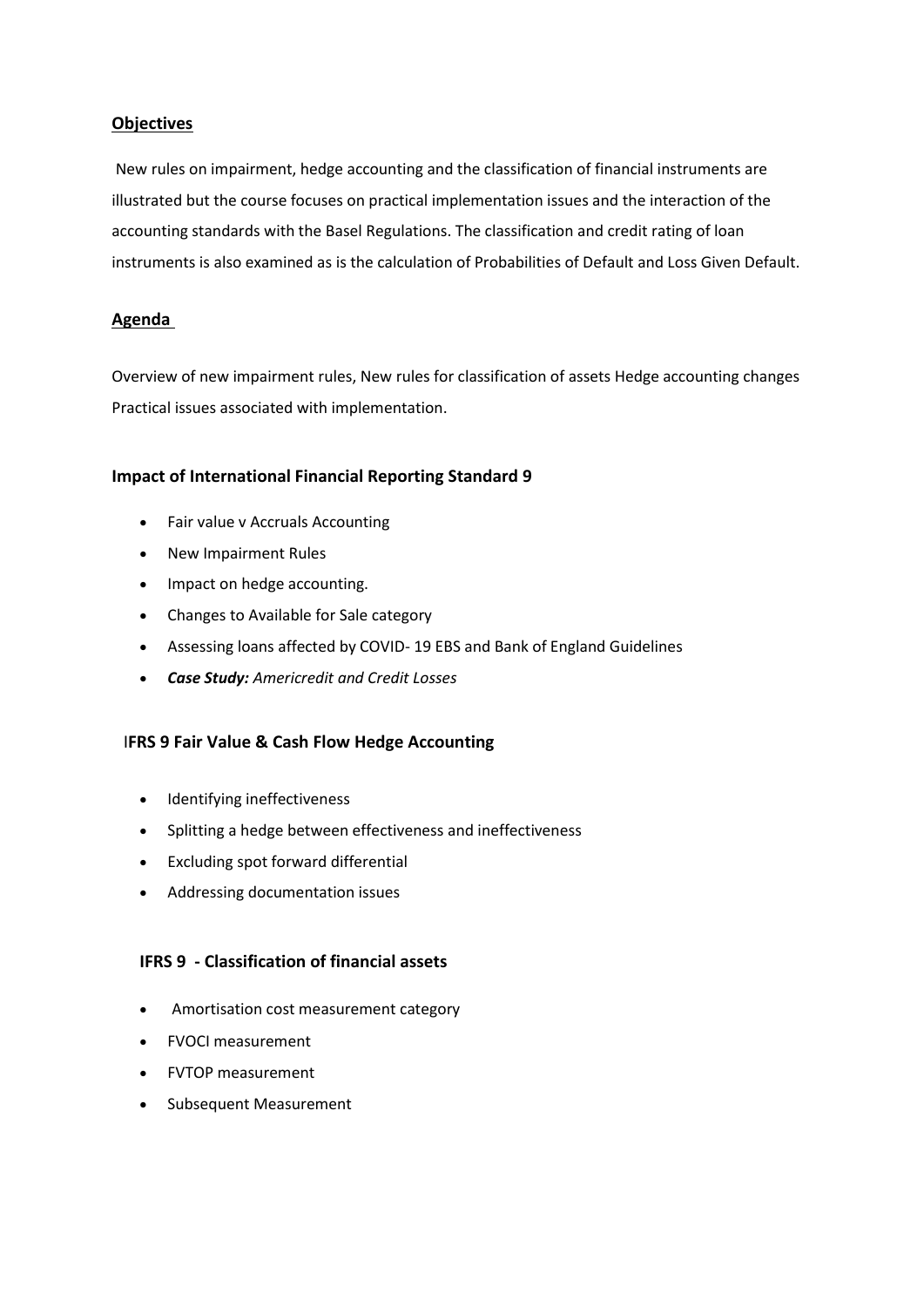## **IFRS 9 - Contractual Cash Flows**

- Measurement of Principal and Interest
- Time value of Money
- Non-recourse assets
- Contractually linked instruments

#### **IFRS 9 - Business model assessment**

- Overview and assessment of business model
- Held to collect business model

#### **IFRS 9 - Impairment**

- General requirements
- **•** Equity Investments
- Overview of the new impairment model
- Expected credit loss concept
- 12 months expected loss

## **Dealing with Credit Risk**

- Measuring Credit Risk
- Basel Committee on methods to measure credit risk
- Credit Derivatives
- Total Return Swaps and Credit Default Swaps
- How the Accounting Standards Deal with Credit Derivatives